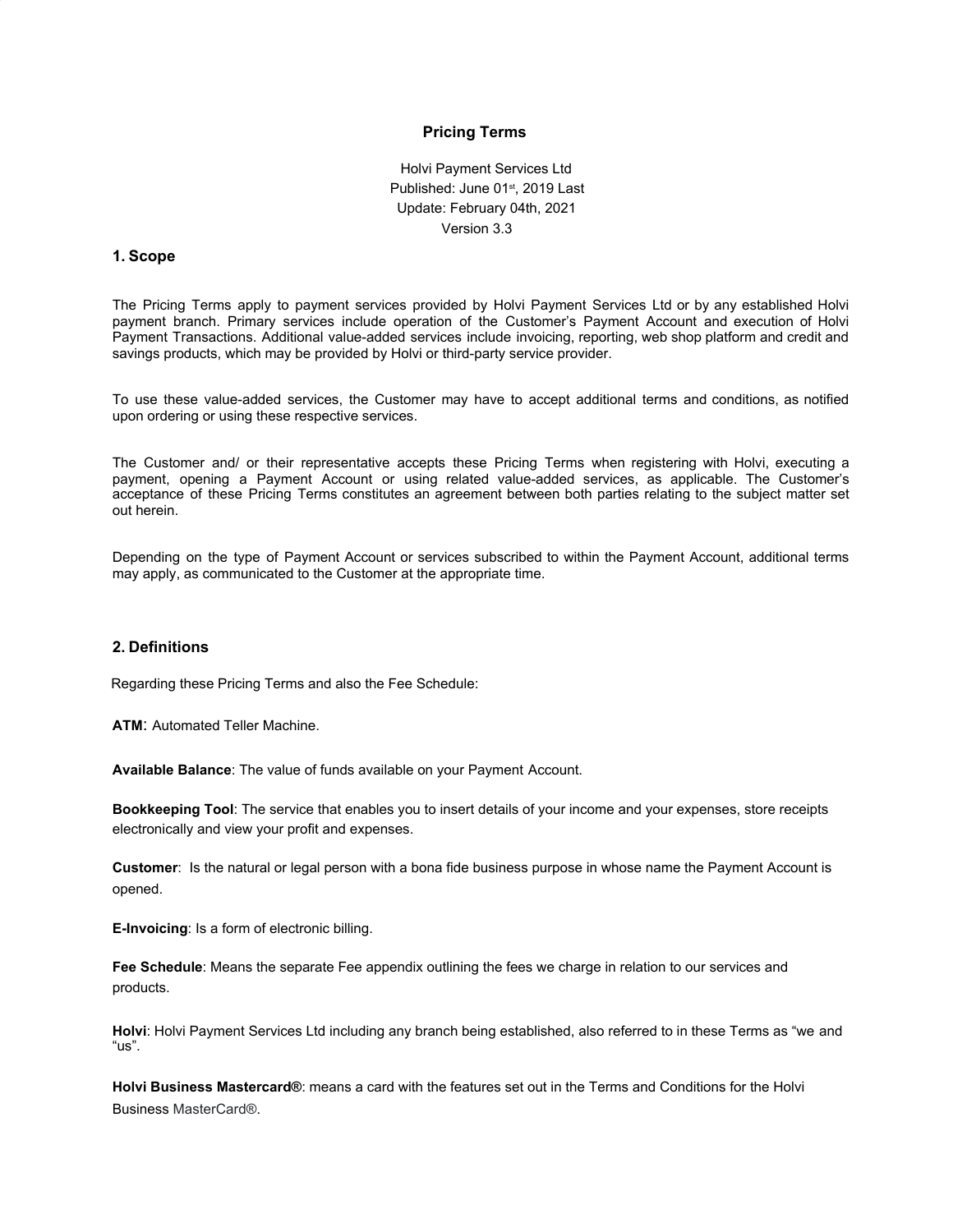**Holvi UI**: Holvi's account User Interface.

**Holvi Services**: Are all services that are provided by Holvi to its Customers within the scope as described pursuant to Section 1 of these Pricing Terms as well as Terms of Service. Also referred to in these Terms of Service as "Holvi Service" particularly when it is related to Holvi's primary service of operating the Customer's Payment Account and the execution of Payment Transactions related to these Payment Accounts.

**Instant Top Up**: Holvi's Instant Top Up tool allows you to quickly add money to your Payment Account from your separate bank account or other Payment Methods.

**Invoicing Tool**: An invoicing feature provided by Holvi in order to send invoices from your Payment Account..

**Payment Account**: Is a business account created for a Customer in the Holvi Service for executing Payment Transactions regarding placing, transferring or withdrawing funds.

**Recall - wrong payment instruction**: any Payment Instructions the Customer gave us were incorrect. If so, we will make reasonable efforts to recover the funds if the payment has gone missing or has been sent to a wrong payee, we may charge a fee to cover our costs in doing so.

**Registered Business**: Any incorporated or not incorporated business type that is supported by Holvi, including and not limited to freelancers and sole-traders, that registers and applies for a Payment Account.

**Registration Date:** Moment of registration and application.

**SCT (SEPA Credit Transfer)**: It is also referred to as a payment scheme or a set of rules for transferring funds between financial entities in the EEA.

**SDD (SEPA Direct Debit)**: A service allowing a third party to collect pre-authorised funds from the Customer's Payment Account electronically on agreed dates.

**SEPA**: Single Euro Payment Area. This unique euro payment area establishes an integrated European market for payment instruments.

**User**: also referred to as "you" and "your", means the natural person using the Holvi Services and authorised by the Customer to use the Customer's Payment Account on behalf of the Customer.

**Web Shop Tool**: a form of electronic commerce "online store" provided by Holvi which allows customers to offer goods or services and collect money from their customers digitally through different accepted Payment Methods.

### **3. Fee Scheme**

**3.1.** The fees we charge are set out in a separate section, so called Fee Schedule. The current and applicable Fee Schedule can be reviewed under Holvi's pricing page. Other fees that we charge may also be clearly shown in the Holvi UI prior to you completing an action and have to be accepted by the Customer or a User with sufficient access rights.

**3.2.** The fees detailed in the Fee Schedule relate to the bundle of services and products or individual services that we provide to you.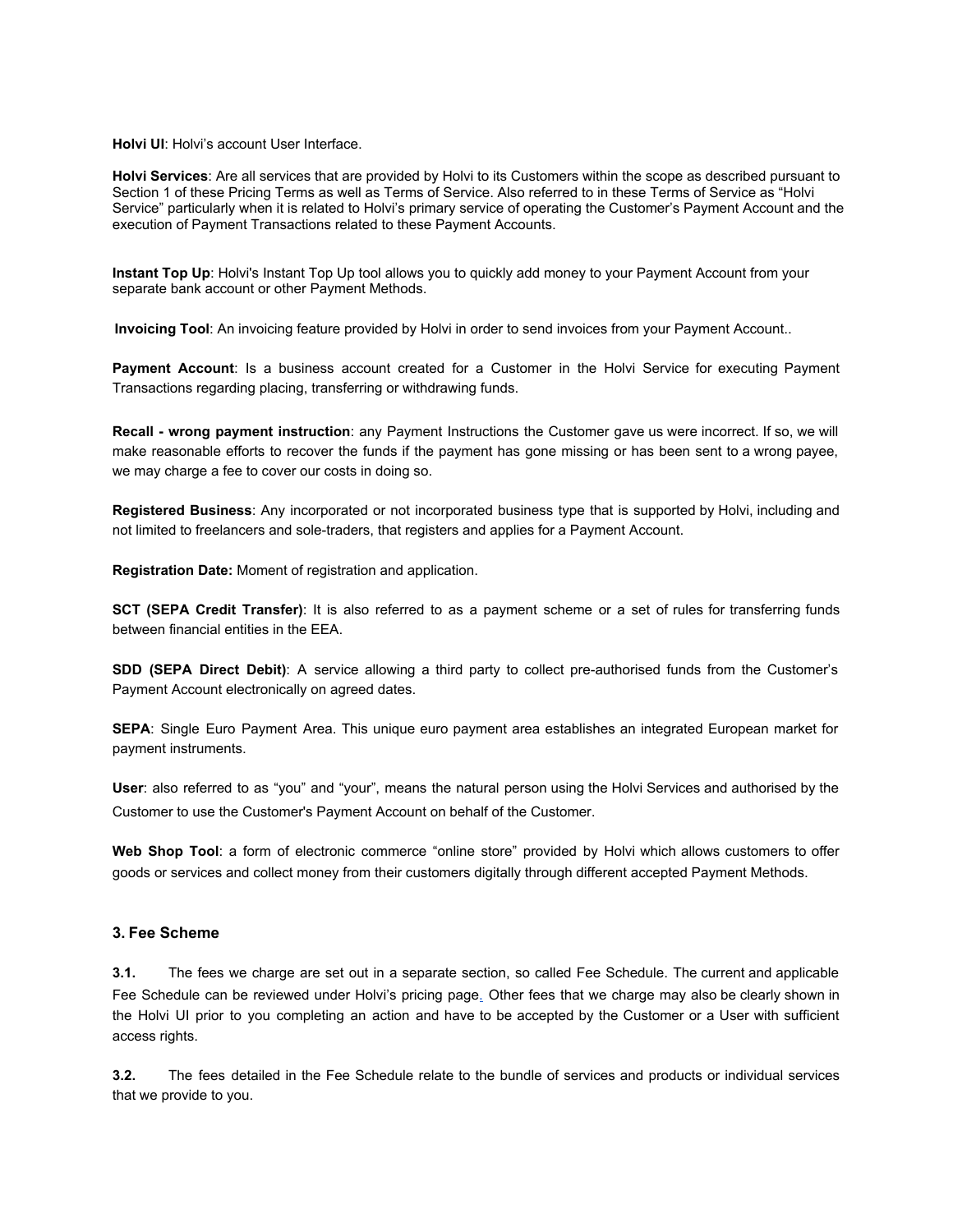**3.3.** Customers will be charged according to the time-applicable Fee Schedule of their respective agreements and acceptance dates. The applicable fees may be changed from time to time, however your Fee Schedule will remain in place unless you are being notified within the notification period set forth in section 4 of these Pricing Terms. Former Fee Schedules may be available at Holvi's website or otherwise copies of the applicable Fee Schedule will be available on request.

**3.4.** We reserve the right to offer certain Customers various trial or other promotional offers, which are subject to these Pricing Terms except as otherwise stated in the promotional offers.

**3.5.** If the Customer has not selected a subscription plan, Holvi will automatically assign the lowest subscription plan to the Customer.

## **4. Amendments and additions**

**4.1.** We may change our service plans and the price of our service from time to time; however, the amendments shall be notified to the Customer electronically in accordance with the Terms of Service. The amendments enter into force on the date set out in the notice, however, at the earliest two (2) months from the date of the notification. The changes shall, however, come into force within two (2) weeks from the date of notice if the changes are due to the practices of unauthorised use of service or because of requirements of card organisations. Use of the service by any other party than Users whom the Customer has authorised and who have been registered as Users is considered unauthorised.

**4.2.** The Customer shall be regarded as having accepted the amendments if the Customer does not object to them before the effective date. If the Customer objects to the amendments, the Customer and Holvi both have the right to terminate the Holvi Services and the Terms of Service with immediate effect.

**4.3.** Where an amendment to the Terms of Services, present Pricing Terms or Fee Schedule list is required by law or relates to the addition of a new service, new account type, extra functionality to the existing service, a reduction in the cost of the services or any other change which neither reduces the rights nor increases the responsibilities of the Customer, the amendment may be made without prior notice to the Customer and shall be effective immediately.

**4.4.** If any provision or provisions of these Pricing Terms shall be held to be invalid, illegal, or unenforceable Holvi will not rely on that part and make adequate changes as soon as reasonably practical to fully comply. The corresponding term(s) will be amended accordingly.

**4.5.** It is your responsibility to stay informed and review these changes once we have provided you notice of a change to our fees.

## **5. Billing**

**5.1.** Any monthly subscription plan has as a minimum billable unit one (1) day.

**5.2.** A subscription plan will be billable from the Registration Date and per Registered Business.

**5.3.** The Customer explicitly agrees and acknowledges, by accepting these Pricing Terms, to be billed and receive electronic invoices and that Holvi will not issue any paper invoices. The fees will be billed per electronic invoice disclosing the issuer, the receiver and a breakdown of the charges for the service.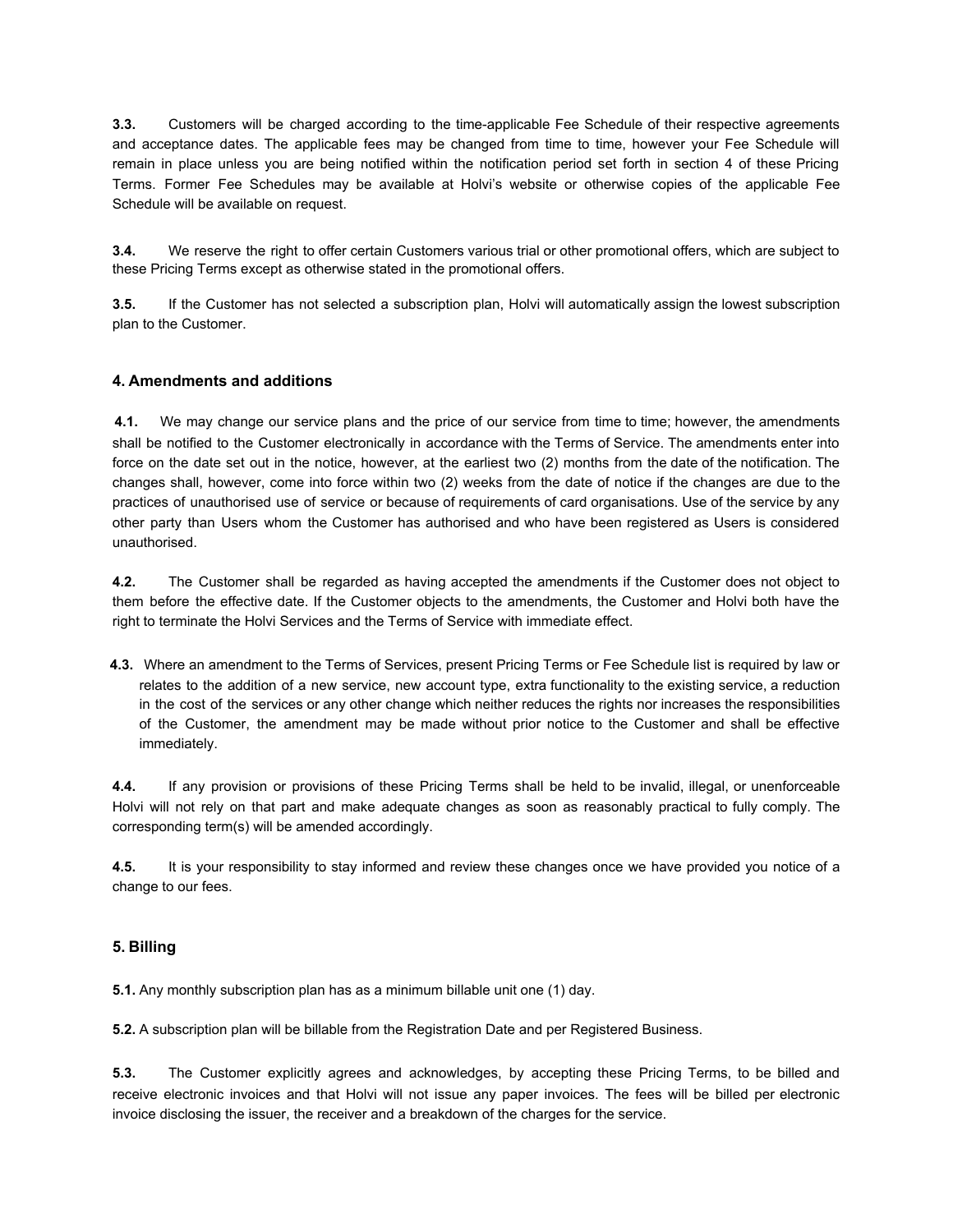**5.4.** Fees and other charges will be billed automatically on a monthly basis on the last calendar day. You will receive an invoice on the first day of the following month. In some cases, the timing of your billing may change, for example if your payment has not successfully settled.

**5.5.** In case of Payment Account closure / termination according to Clause 6.2. the billing cycle will end at the Payment Account closing date. The fees will be based and calculated until the Payment Account closing date.

**5.6.** Any fees, taxes or charges will be automatically debited from the Available Balance from the corresponding Payment Account. If a payment is not successfully settled due to expiration, insufficient funds, or otherwise, we may charge - where available - the fees from your alternative payment method which has been provided during sign up or during the Payment Account lifetime. If neither this payment is successfully settled nor there is no alternative Payment Method available, we may send an invoice to you and require you to refund us immediately after receiving the invoice. Should you not repay the pending fees immediately after receiving the invoice we reserve the right to take all steps necessary, including trying to debit the outstanding fees again, legal action and/or using debt collection companies, to recover any outstanding fees. We may suspend your access to the service until we have obtained the pending fees.

**5.7.** The fees to be billed may be reserved on the Payment Account balance until the billing date.

# **6. Changing Subscription Plan and Payment Account Termination**

**6.1.** You can change (switch) your subscribed plan at any time to a new subscription plan available for you. The new subscription plan will be effective immediately, unless Holvi has informed you of the changed new subscription plan being effective at a certain date. Changing your subscription plan is limited to one change (switch) per day and up to five (5) times during a billing cycle and subject to other restrictions communicated by Holvi.

**6.2.** Payment Account closure and termination rights are defined in the in time applicable Terms of Service.

# **7. Taxes**

All fees are subject to VAT (where applicable). The fees will be billed per invoice disclosing a breakdown of the charges for the service and if applicable VAT %. The invoices may contain but are not limited to the following information:

- invoice date
- a running identifier
- the provider's VAT identification number
- the client's VAT identification number in cases of reverse charge
- the name and address of the provider and client
- the quantity and type of services
- tax rate (where applicable)
- the amount of tax payable
- indication of the client's tax liability "reverse tax liability" (where applicable)

## **8. Information on the Holvi Business Mastercard®**